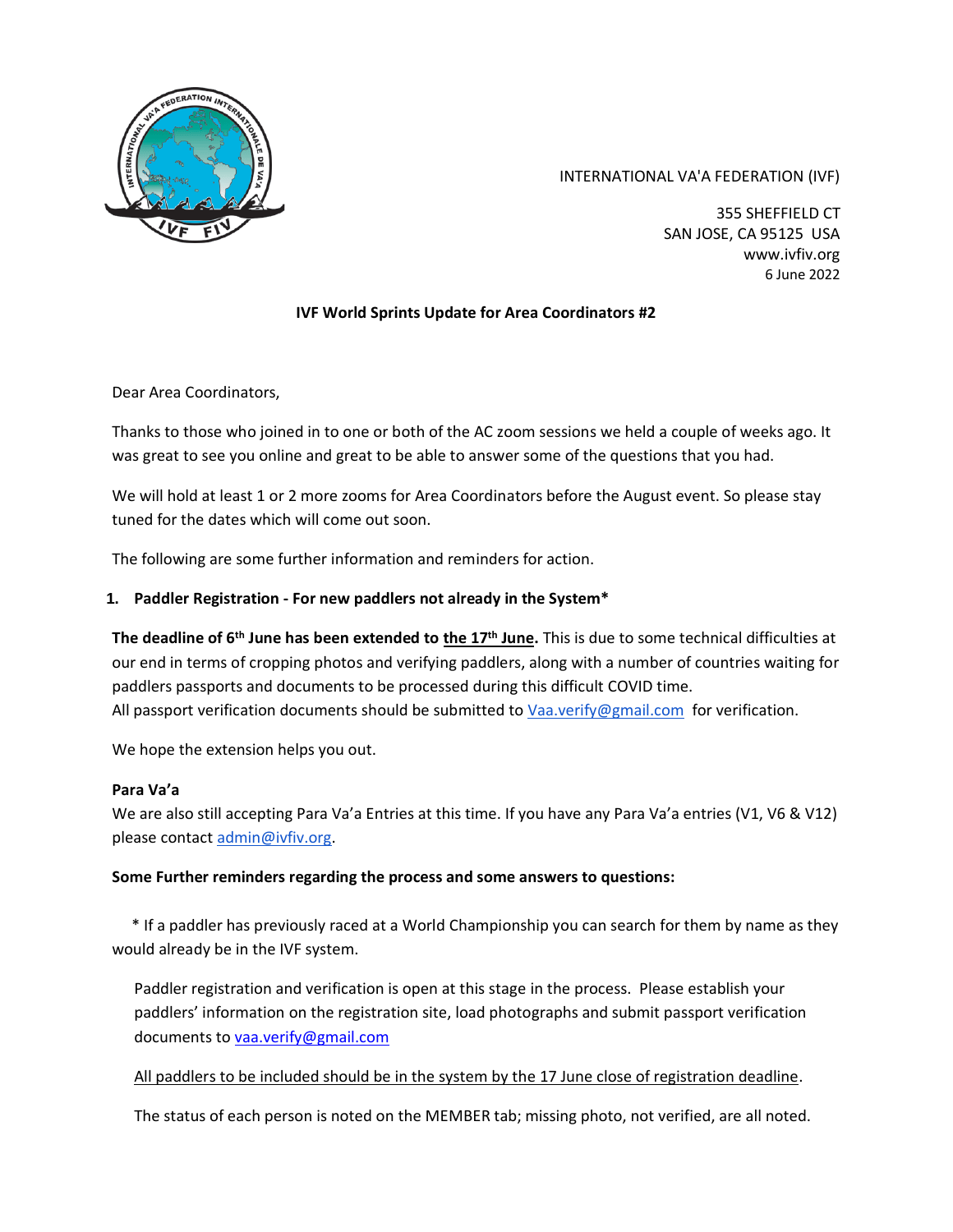Please check the Elite for V6 and V12 Elites or Club status for your paddlers as that will calculate your final head count and billing amount. It is NOT required that your paddlers be included in team entries. Reserve paddlers and area coordinators are not charged unless changed to a club or elite paddler.

V1 paddlers while they will receive an Elite Medal and are representing their nation, should not be tagged as an Elite Paddler.

# **What is a Reserve Paddler designation?**

You can designate someone to be a reserve paddler in the system, however they will not be able to paddle while they are designated as a reserve paddler and they will not be issued with an ID card. Reserve paddlers would need to have their designation changed by the IVF, and entry fee paid, prior to them being able to take part in the event. They may replace an existing paddler who is removed from the roster at no charge.

# **Elite Vs Club Designation of paddler – When do we need to designate the Elite paddlers by?**

In the registration system you can designate paddlers to be Elite or not. This can be used as an aid to your management but you do not have to designate paddlers as Elite in the system if you do not wish to.

At the event, an Elite team will be scanned into their race and at that point the Race Manager system will tag those paddlers as Elite. The same system will then prevent more than 3 (v6) or 6 (v12) from taking part in any one Club team.

# **When will ID Cards be Printed?**

July will be when we print ID cards. These will then be signed for by the Area Co-Ordinator upon arrival at the event, prior to racing commencing.

## **What happens if someone loses their ID card?**

There will be a \$10 GBP late charge for a temporary ID card replacement to be made so that that individual can race and have access to the venue. We hope that the fee will deter paddlers from losing track of their ID cards.

## **2. Event Entries**

Reminder to please ensure you have entered meaningful team names.

For V1 events, you must select a paddler from the roster as the competitor. You will not be able to set the paddler name until they are in the Member roster. In the example below, the first ranked paddler has not been identified, the  $2^{nd}$  and  $3^{rd}$  have been linked to a registered paddler. To update yours, simply use the 'edit' link on the right side of the page on that line item.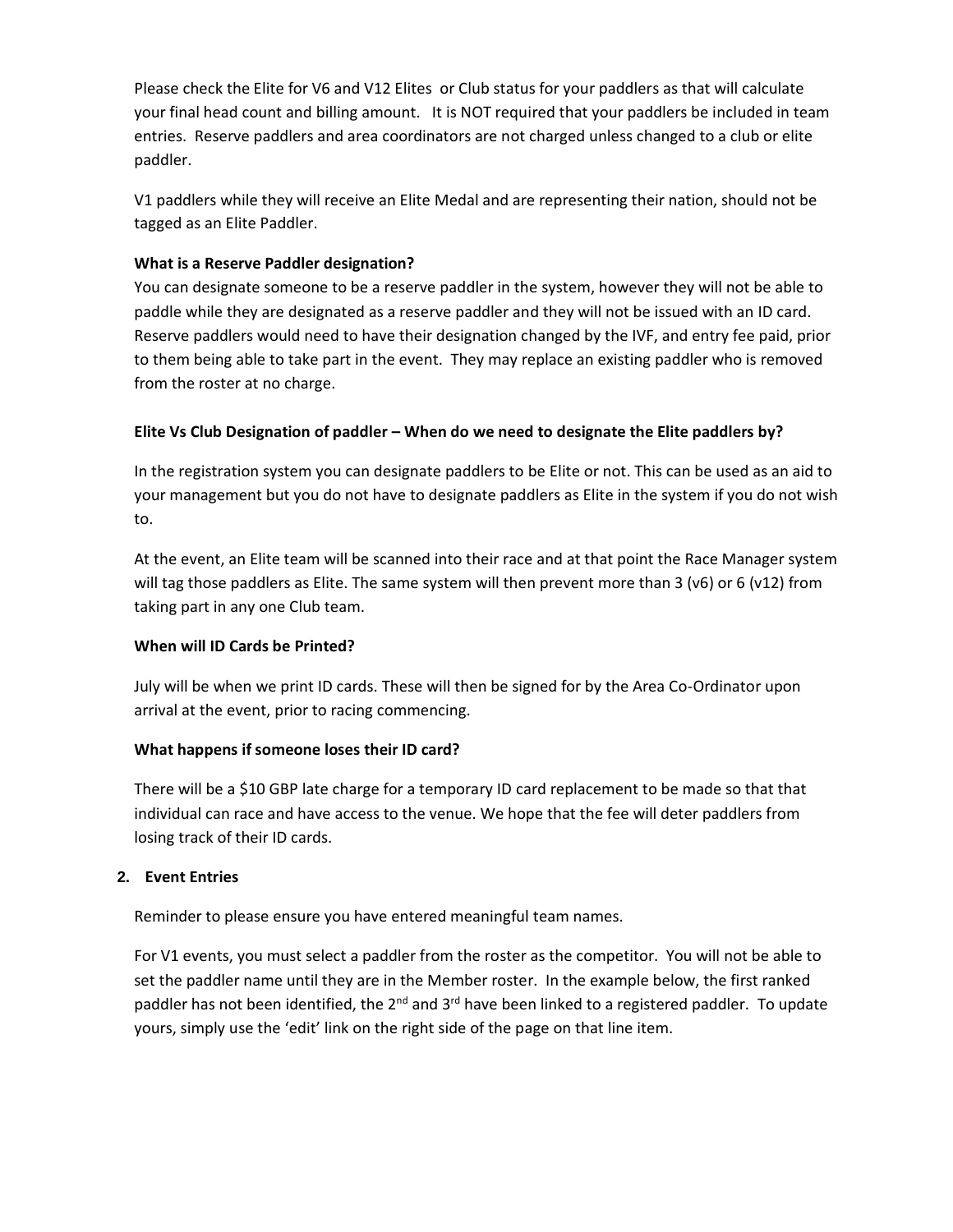| <b>JUNIOR 16 MEN - V1 500 OUOTA 3</b> |                                                          |  |  |  |
|---------------------------------------|----------------------------------------------------------|--|--|--|
|                                       | Aotearoa - 2<br>▲ 1 more members required (click to add) |  |  |  |
| $\mathbf{z}$                          | <b>HEREWINI Rua Mano</b>                                 |  |  |  |
| з                                     | YATES Jesse                                              |  |  |  |

After selecting Edit, the list **of eligible** paddlers from your country roster will appear to select.

| <b>Individual Entries</b>                |                               |                |                     |                               |  |  |
|------------------------------------------|-------------------------------|----------------|---------------------|-------------------------------|--|--|
| 2016 IVE VA'A WORLD SPRINT CHAMPIONSHIPS |                               |                |                     |                               |  |  |
|                                          | Event: Junior 16 Men - V1 500 |                |                     |                               |  |  |
|                                          | <b>Name</b>                   | <b>ID Card</b> | Age Division (2016) | <b>Notes</b>                  |  |  |
| $\bigcap$                                | <b>MORUNGA Carrell</b>        |                | Junior 16 Men       |                               |  |  |
| ∩                                        | <b>APANUI-NEPE Darius</b>     |                | Junior 16 Men       |                               |  |  |
| $\bigcap$                                | <b>EPARAIMA Douglas</b>       |                | Junior 16 Men       |                               |  |  |
|                                          | <b>YATES Jesse</b>            |                | Junior 16 Men       | Already entered in this event |  |  |
| ⋒                                        | <b>GLASSIE Kahana</b>         |                | Junior 16 Men       |                               |  |  |
|                                          | <b>CLEAL Kakuere</b>          |                | Junior 16 Men       |                               |  |  |

**For Elite Championship Entries in V6 and V12**, the Country is all that is necessary in the 'Team Name' field.

In the example below, New Zealand has chosen to use the maori name for their team. 'Aotearoa Elite Women' can be trimmed to '**Aotearoa**' as the race division is redundant.

| ELITE WOMEN - V6 1500 QUOTA 1 |                         |                      |  |  |
|-------------------------------|-------------------------|----------------------|--|--|
|                               | Aotearoa Elite Women    |                      |  |  |
|                               | <b>BROOKING Florrie</b> | <b>CAMPBELL Corv</b> |  |  |
|                               | CAMPBELL Kodi           | <b>DISSE Nenni</b>   |  |  |

**For Club Championship Entries in V6 and V12**, the Team name should include the Club name that the paddlers are representing and NOT the country.

| 5 | Kaihoe o Ngati Rehia - Fat Oysters |                  |  |
|---|------------------------------------|------------------|--|
|   | <b>FDMONDS Kewene</b>              | <b>HEREWIN</b>   |  |
|   | <b>MORUNGA Carrell</b>             | <b>MUNROF 1</b>  |  |
|   |                                    |                  |  |
|   | Waitakere - Push to the Max        |                  |  |
|   | <b>APANUI-NEPE Darius</b>          | <b>COLLINS N</b> |  |
|   |                                    |                  |  |

With the Elite and Club format, we would like to show the spirit of the Clubs participating. In the above examples for crew 6, 'Waitakere' would be sufficient if there were only one crew, they've added the additional 'Push to the Max' to identify themselves. Please do not use your area name as team name as that is already announced and shown with all event entries.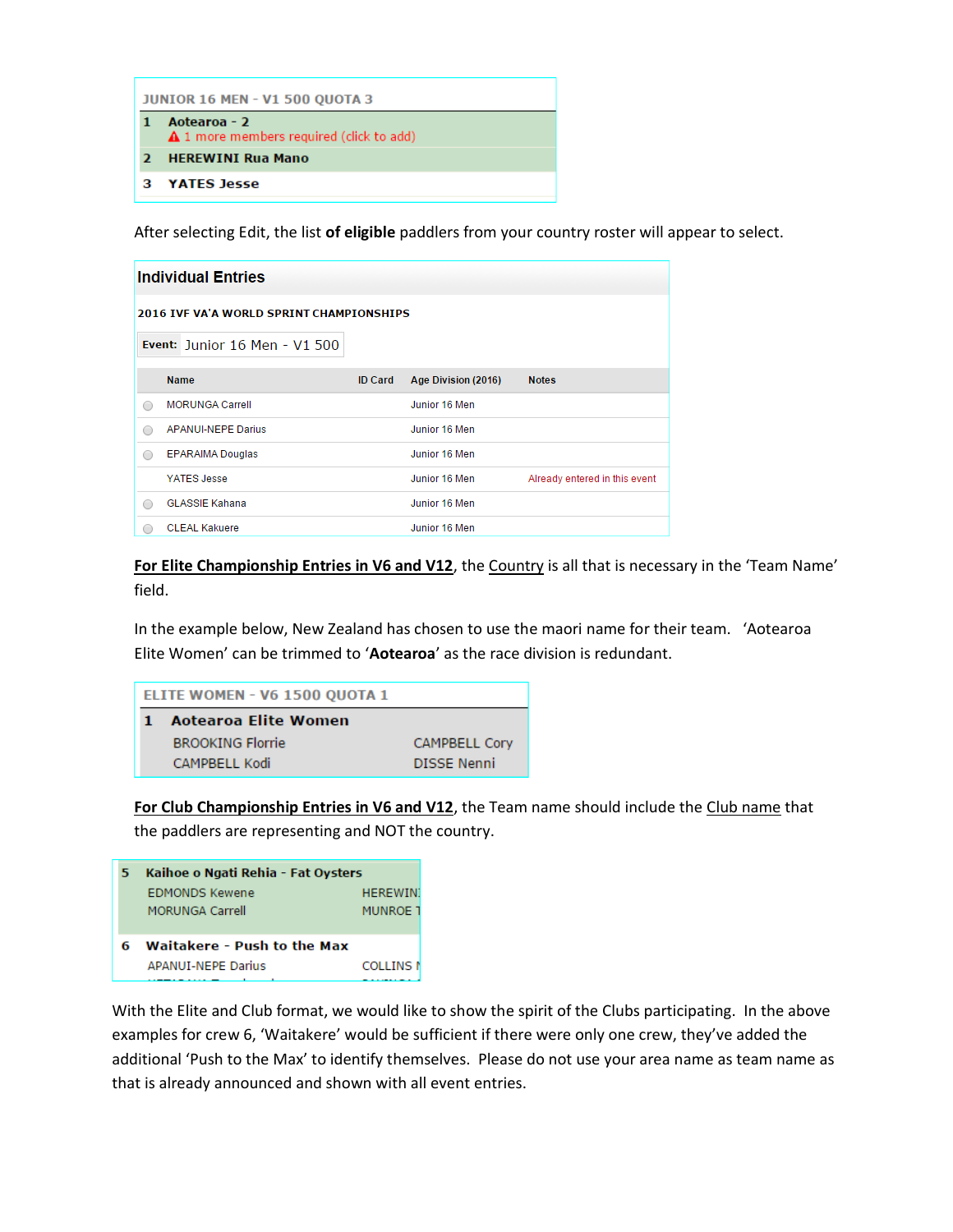# **Seeding:**

In the registration system next to each entry it asks for 'Seeding' This is the ranking of your entries. If you have multiple teams entered into an event or 3 V1 paddlers in a category then they need to be seeded or ranked 1, 2, 3 …etc This will mean that when the lane draw is created the computer system will ensure that not all the first ranked teams from countries are in the same heat.

**Deadline for housekeeping of team names is 17 June**. At that time IVF will begin creating the lane draw.

## **Do we need to name the paddlers in our crews now?**

Identification of the 6 or 12 paddlers intended to participate in a crew is NOT required on the registration website. It is a useful tool for coaches and area coordinators and can be downloaded using the link on the Entries page; however, the final crew list for the team is created by check-in at the first heat race for the event. The crew from the heat race is locked in for the race week.

#### **3. Fees**

30 March was the date that your intent fees due. All countries should have paid their intent fees by now.

As Paddlers are registered, the intent fee is allocated to their Entry Fee. The 'Unallocated Intent Fees' are the remaining deposits paid. Intent fees are nonrefundable.

Paddler registration now closes on 17<sup>th</sup> June. After 17<sup>th</sup> June additional paddlers will incur a \$100US late fee.

Changes to team entries after 17<sup>th</sup> June will also incur a \$100US late fee

See fees as advertised on the IVF Website [http://www.ivfiv.org/2022-ivf-world-sprint](http://www.ivfiv.org/2022-ivf-world-sprint-championship.html)[championship.html](http://www.ivfiv.org/2022-ivf-world-sprint-championship.html)

Please note: The IVF will not accept individual paddler payments. We will only accept payment from the IVF Member area/country via wire transfer, Stripe, or bank check in US Dollars. Payment information is on the Entries tab.

## **4. Uniforms**

Team paddling Uniforms must not carry sponsors logos. Team uniforms are to be free of sponsor logos. The only company logo permitted is the brand or mark of the uniform garment which can appear as a small logo on one side of the chest (For example Nike, Adidas). Country and/or Club name and country/club symbols/logo may appear anywhere on the racing uniform.

## **Do V12 paddlers all have to wear the same uniform top?**

Yes – All 12 paddler must being wearing the same uniform race top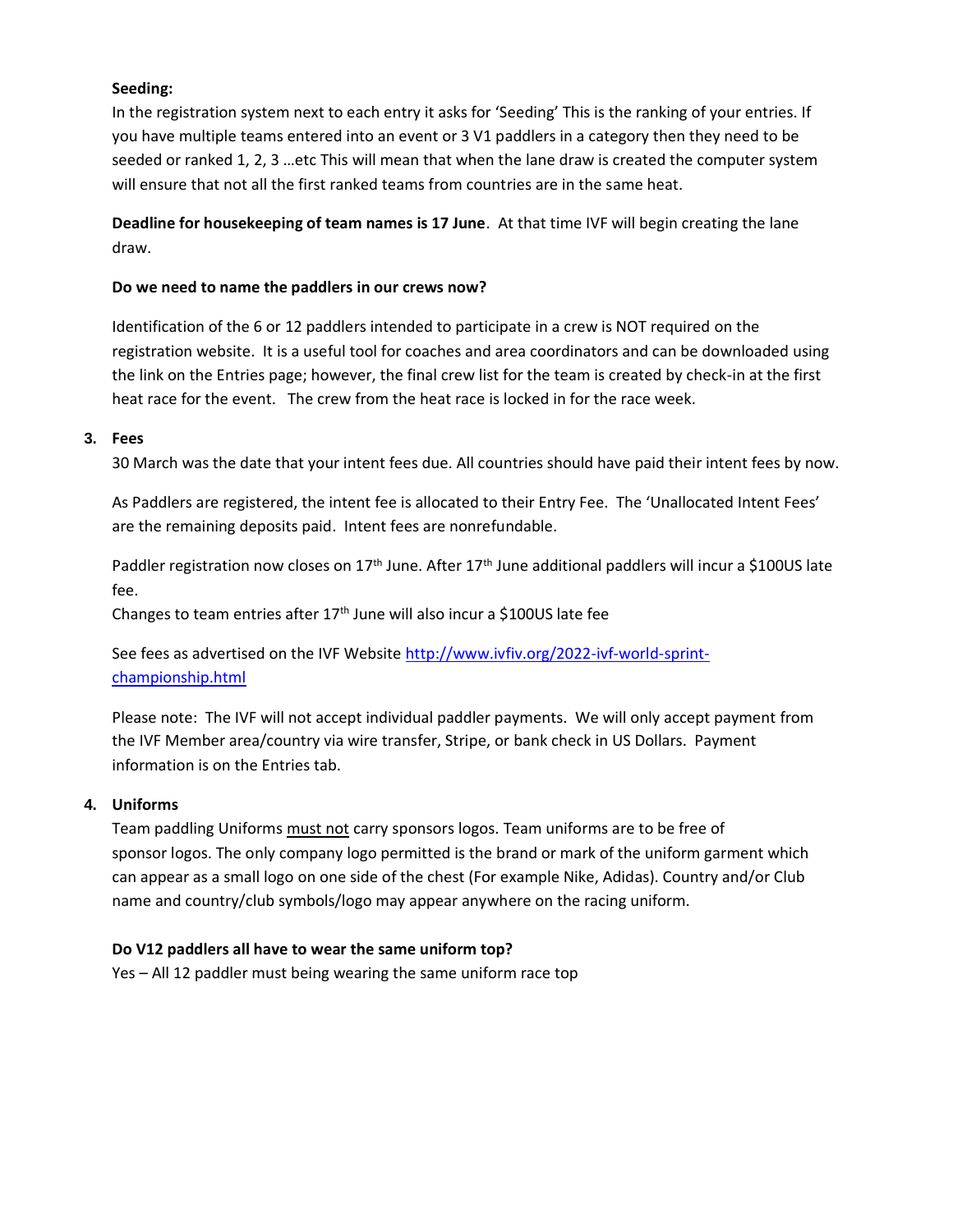# **5. Event Logo**

No paddler, team or member federation is permitted to use the official event logo or official event graphics on their uniform designs or for any other purpose .

# **6. Event Name**

The following event names may be used:

19th IVF Va'a World Sprint Championships Great Britain 2022 Or IVF World Sprint Championships (YEAR AT BEGINNING OR END), Or IVF World Club Sprints Championships (YEAR AT BEGINNING OR END), Or International Va'a Federation World Sprint Championships (YEAR AT BEGINNING OR END) Or IVF World Elite Championships (YEAR AT BEGINNING OR END) Or IVF World Club Championships (YEAR AT BEGINNING OR END)

If a location is required, the location is:

| <b>Great Britain</b>    |
|-------------------------|
| .Or                     |
| Windsor, United Kingdom |
| 0r                      |
| Windsor, UK             |

## **7. Event Waiver**

Over the next 2 weeks you will receive a link to a smart waiver form. This will be the event waiver that every paddler will need to sign and it will include amongst other things the IVF anti-doping declaration component. We will send this in a specific email with information on how to complete the waiver and how we will inform you of who has completed etc.

## **8. Course Lanes**

The lanes for straight races will be 12.5m wide The lanes for turn races will be 25m wide.

Turns races take place on a 250m course.

## **9. Race Rules**

The IVF Race rules are available here:<http://www.ivfiv.org/race-rules.html> Everyone, especially Area Co-ordinators should be familiar with them.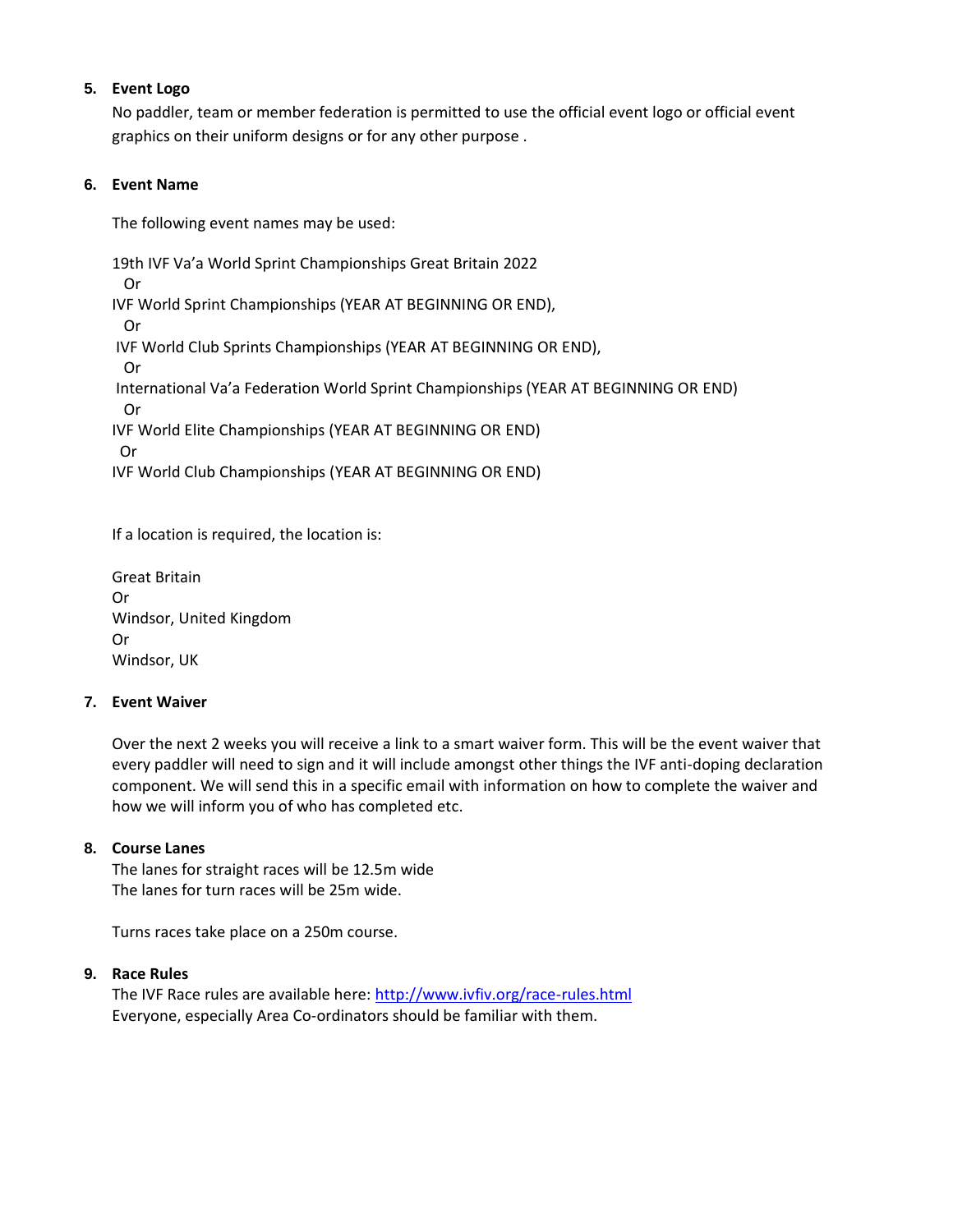#### **10. Course Familiarization**

Countries will be allocated time slots for course familiarization. The familiarization will take place on the 8<sup>th</sup> and 9<sup>th</sup> August and also the afternoon of 10h and 11<sup>th</sup> August.

**In order for us to put together a schedule for the familiarization can you please email [admin@ivfiv.org](mailto:admin@ivfiv.org) by 20 June and provide an indication of when the majority of your paddlers are going to be arriving in Windsor.** 

Please note that we will not be scheduling individual team sessions. We will make country block sessions. It will be up to you as Area Co-ordinator to manage how your country's session/s works best.

#### **11. Country Flags**

Each country will need to bring with them 3 Country flags. Flags will need to be **3' x 5' (91cm x 152cm).**  These will be used for Medal presentations. You will be given your flags to take home with you again.

## **12. Country Anthems**

Each Country needs to provide their national anthem for the medal presentations. Please email [admin@ivfiv.org](mailto:admin@ivfiv.org) by 15th July with your country's national anthem file or alternatively let us know that you will be bringing the file on a USB stick and handed over to administration once you arrive at the event.

#### **13. Culture night**

There will be a culture night on Saturday 13th August. Each country is invited to perform a cultural item from their country. This can be done through song or dance or music or anything that represents the culture of where you come from. Items must be no longer than 7 minutes and can be as short as you like.

**Please emai[l admin@ivfiv.org](mailto:admin@ivfiv.org) by 15 July** to let us know if your country will be taking part with a performance.

#### **14. IVF World Club Championship Trophy**

In 2018 the IVF introduced a 'IVF World Club Championship Trophy' which is awarded to the Club that accumulated the most points across all the finals events in the IVF World Club Sprint Championship. In 2018 Horouta Waka Hoe from New Zealand was awarded the trophy

Points are accumulated by clubs from all finals V6 and V12

AC's please ensure that your registrations of club names are accurate so that points can be calculated accurately throughout the event.

If you have any questions please email [admin@ivfiv.org.](mailto:admin@ivfiv.org)

#### **15. Event venue**

For general spectators, there will be a cost to enter the race venue. Paddlers, Officials and Volunteers will be able to access the venue free of charge.

The cost for entry for spectators and supporters will be advised shortly and we will pass that on to you once we have it.

There will be a cost for parking at the venue and this information will be provided when available.

#### **16. Race Schedule**

We plan to have the draft race schedule to you all by end of next week.